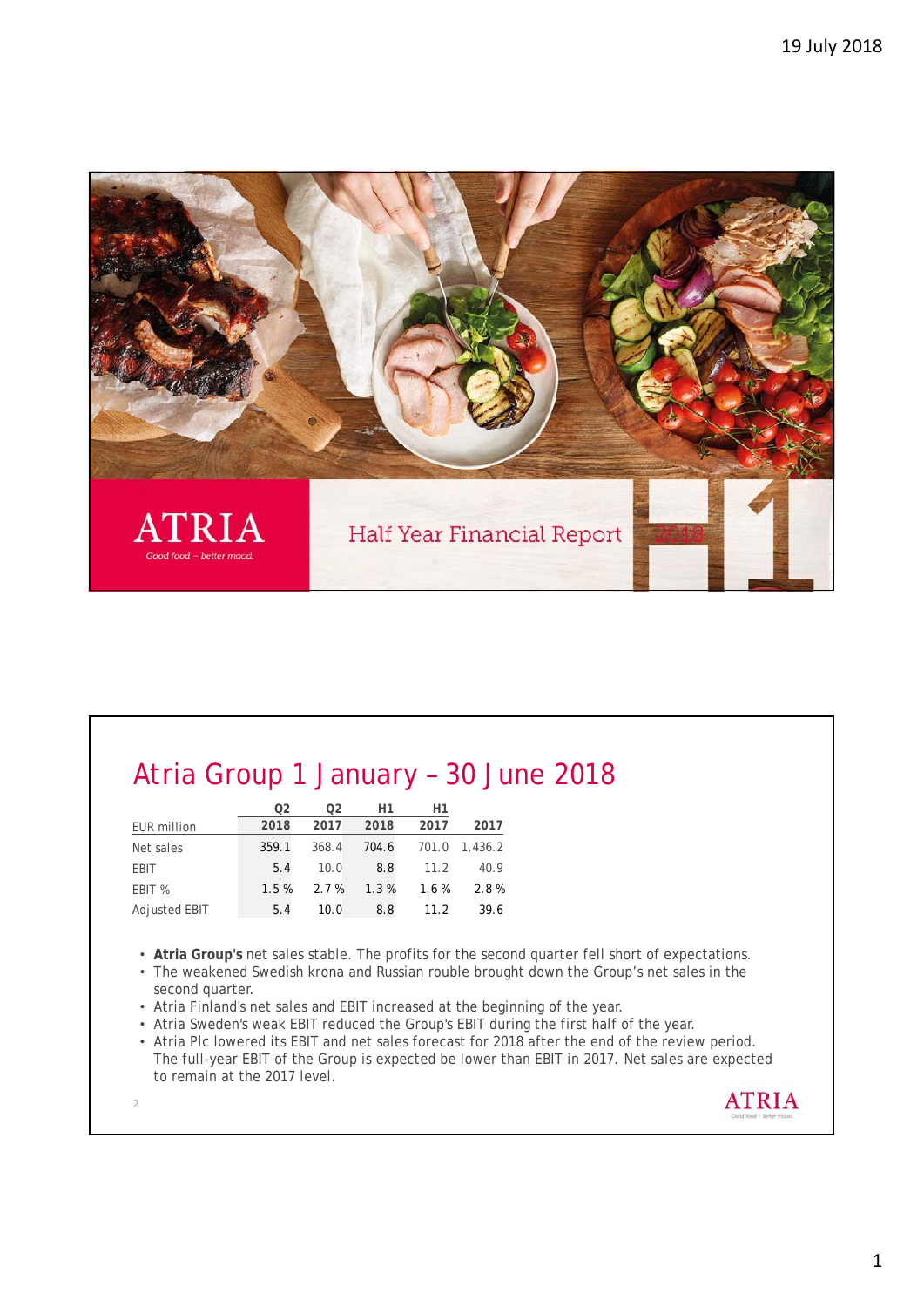### Atria Finland 1 Jan – 30 June 2018

|               | 02    | 02      | H1    | H1    |       |
|---------------|-------|---------|-------|-------|-------|
| EUR million   | 2018  | 2017    | 2018  | 2017  | 2017  |
| Net sales     | 254.9 | 252.4   | 500.5 | 480.6 | 986.4 |
| EBIT          | 6.9   | 7.7     | 13.6  | 11.8  | 36.3  |
| EBIT %        | 2.7%  | $3.1\%$ | 2.7%  | 2.5%  | 3.7%  |
| Adjusted EBIT | 6.9   | 77      | 13.6  | 11.8  | 36.3  |

• The half-year review indicates better profit level to **Atria Finland**, although profits weakened slightly in the second quarter year-on-year.

- EBIT was brought down by increased costs.
- Sales to retail and Food Service customers were up from the year before.
- Atria's sales to retail increased faster than the total market and especially the sales trends of Atria's brand products have been strong during the beginning of the year.
- Atria's supplier share at the beginning of the year was 25 per cent. Atria continues as the market leader in the poultry market with a market share of approximately 50 per cent. (Source: Atria)
- Finland's Food Service market grew by approximately 3 per cent during the first half of the year. Atria's sales increased faster than the market, and Atria's supplier share in the Food Service market was approx. 23 per cent. (Source: Atria) **ATRIA**

### Atria Finland

3

4

- Atria's Finnish grass-fed beef sirloin steak was selected world's best steak in the fourth annual World Steak Challenge competition held in London in July. Atria's Danish partner, JN Meat International, participated in the competition with Atria's beef products and came first place in as many as four categories out of six.
- The construction work at Atria's solar power park continued in April. Atria is building the largest solar power park in Finland at Atria's Nurmo production plant. The solar power park is estimated to be fully ready for commissioning in autumn 2018. Over 24,000 solar panels will be installed on roofs and at ground level on the factory site and they will generate 5,600 MWh of electricity annually.

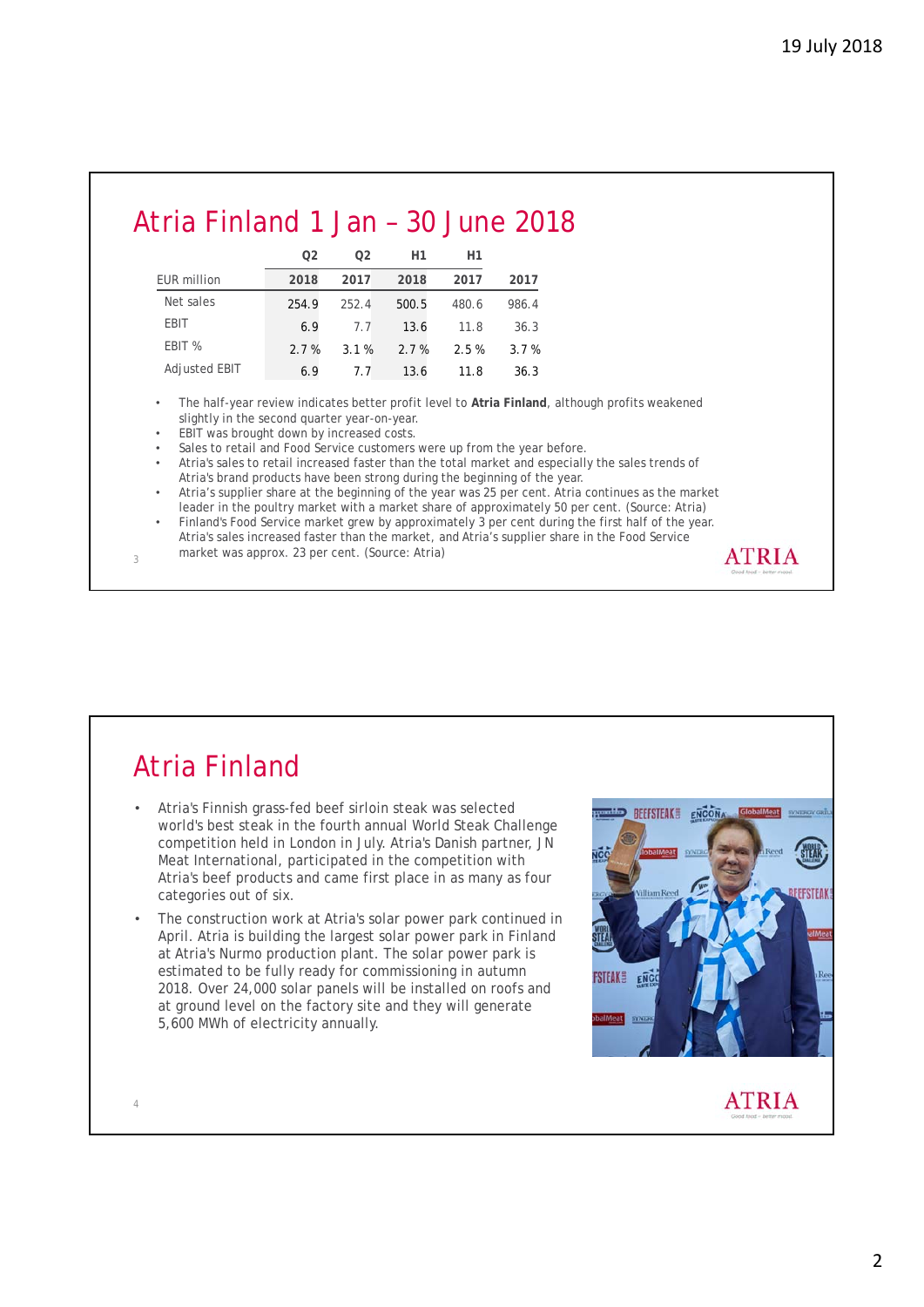| Atria Sweden 1 Jan - 30 June 2018 |                |                |         |          |       |
|-----------------------------------|----------------|----------------|---------|----------|-------|
|                                   | Q <sub>2</sub> | Q <sub>2</sub> | H1      | H1       |       |
| EUR million                       | 2018           | 2017           | 2018    | 2017     | 2017  |
| Net sales                         | 71.7           | 78.4           | 141.3   | 151.0    | 307.2 |
| EBIT                              | $-1.8$         | 0.9            | $-5.0$  | 0.3      | 2.4   |
| EBIT %                            | $-2.5%$        | 1.2%           | $-3.6%$ | $0.2 \%$ | 0.8%  |
| Items affecting comparability:    |                |                |         |          |       |

• **Atria Sweden's** net sales for April-June were brought down by the weakened Swedish krona and decreased sales to retail.

- Divestment of subsidiary **contact of the substantial contact of subsidiary**  $-$  -  $-$  -  $-$  -  $-$  1.4 Adjusted EBIT -1.8 0.9 -5.0 0.3 1.0

• Profits were brought down by increased raw material costs, the poor profitability of poultry operations, and employee arrangements at the beginning of the year.

The profitability of poultry operations weakened due to the price pressure caused by the sluggishness in the market at the beginning of the year and an unfavourable sales structure.

• The profits were also burdened by the commissioning costs of the new technology at the poultry plant.

• During the second quarter, the commissioning of the renewed poultry plant continued according to plan. **ATRIA** 

### Atria Sweden

5

6

- Atria Sweden's supplier share in cold cuts and cooking sausages remains stable. The supplier share of poultry products in retail trade improved year-on-year.
- Atria launched several new products during the period under review. For example, the sales of chicken cold cuts under the Lönneberga brand and the sales of the new Lithells and Lagerbergs barbeque products got off to a good start.
- New packaging innovations were presented in packaging for cold cuts and cooking sausages.

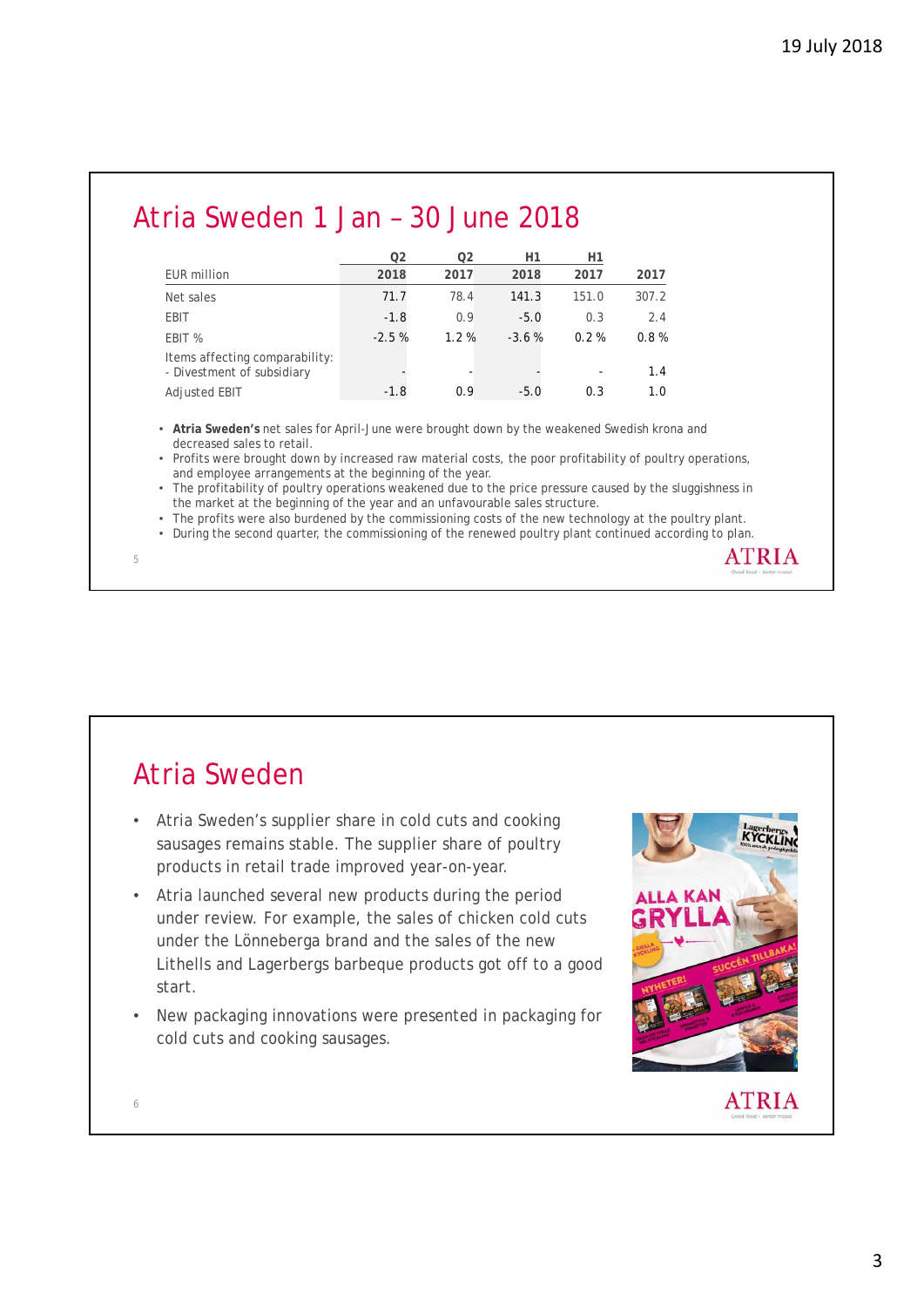**ATRIA** 

**ATRIA** 

## Atria Denmark&Estonia 1 Jan – 30 June 2018

|                    | 02   | 02   | H1   | H1   |      |
|--------------------|------|------|------|------|------|
| <b>EUR million</b> | 2018 | 2017 | 2018 | 2017 | 2017 |
| Net sales          | 24.3 | 25.2 | 47.4 | 48.6 | 98.9 |
| <b>EBIT</b>        | 1.4  | 1.3  | 2.7  | 2.4  | 5.2  |
| EBIT %             | 5.6% | 5.0% | 5.6% | 5.0% | 5.2% |
| Adjusted EBIT      | 1.4  | 1.3  | 2.7  | 2.4  | 5.2  |

• The profits of **Atria Denmark&Estonia** business area was good.

- Atria Estonia's sales to retail increased throughout the first half of the year. In Denmark, sales have decreased slightly.
- EBIT of the whole business area increased slightly thanks to good cost management and a favourable sales structure.
- In Denmark, the sales of Aalbaek organic cold cuts has improved in all product categories.
- In Estonia, the sales of new products for the summer season has started well.

#### Atria Russia 1 Jan – 30 June 2018

|                      | O <sub>2</sub> | O2      | Η1      | Η1      |      |
|----------------------|----------------|---------|---------|---------|------|
| <b>EUR million</b>   | 2018           | 2017    | 2018    | 2017    | 2017 |
| Net sales            | 18.5           | 22.9    | 35.8    | 41.6    | 85.7 |
| <b>EBIT</b>          | $-0.1$         | 0.5     | $-0.7$  | $-1.2$  | 0.8  |
| EBIT %               | $-0.3%$        | $2.2\%$ | $-1.9%$ | $-2.9%$ | 0.9% |
| <b>Adjusted EBIT</b> | $-0.1$         | 0.5     | $-0.7$  | $-1.2$  | 0.8  |

- The decrease in net sales of **Atria Russia** was caused by the weakening of the Russian rouble and decreased sales to retail.
- EBIT for April-June was brought down by decreased sales volumes to retail and increased raw material prices.
- EBIT for January-June was better than during the corresponding period last year thanks to improved sales structure and good cost efficiency.
- Ilari Hyyrynen started as Director of the Atria Russia business area on 9 July 2018.
- 8

7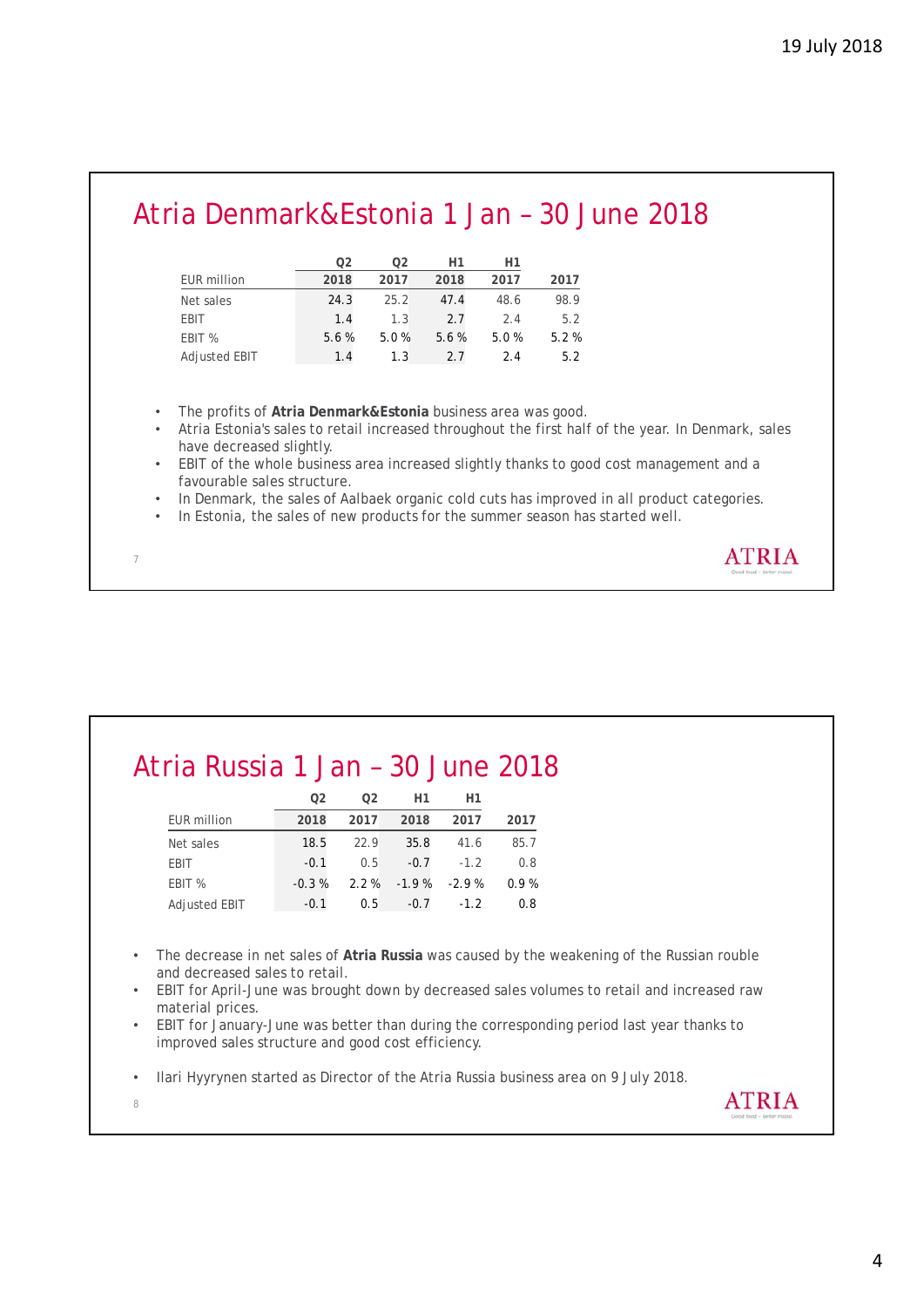

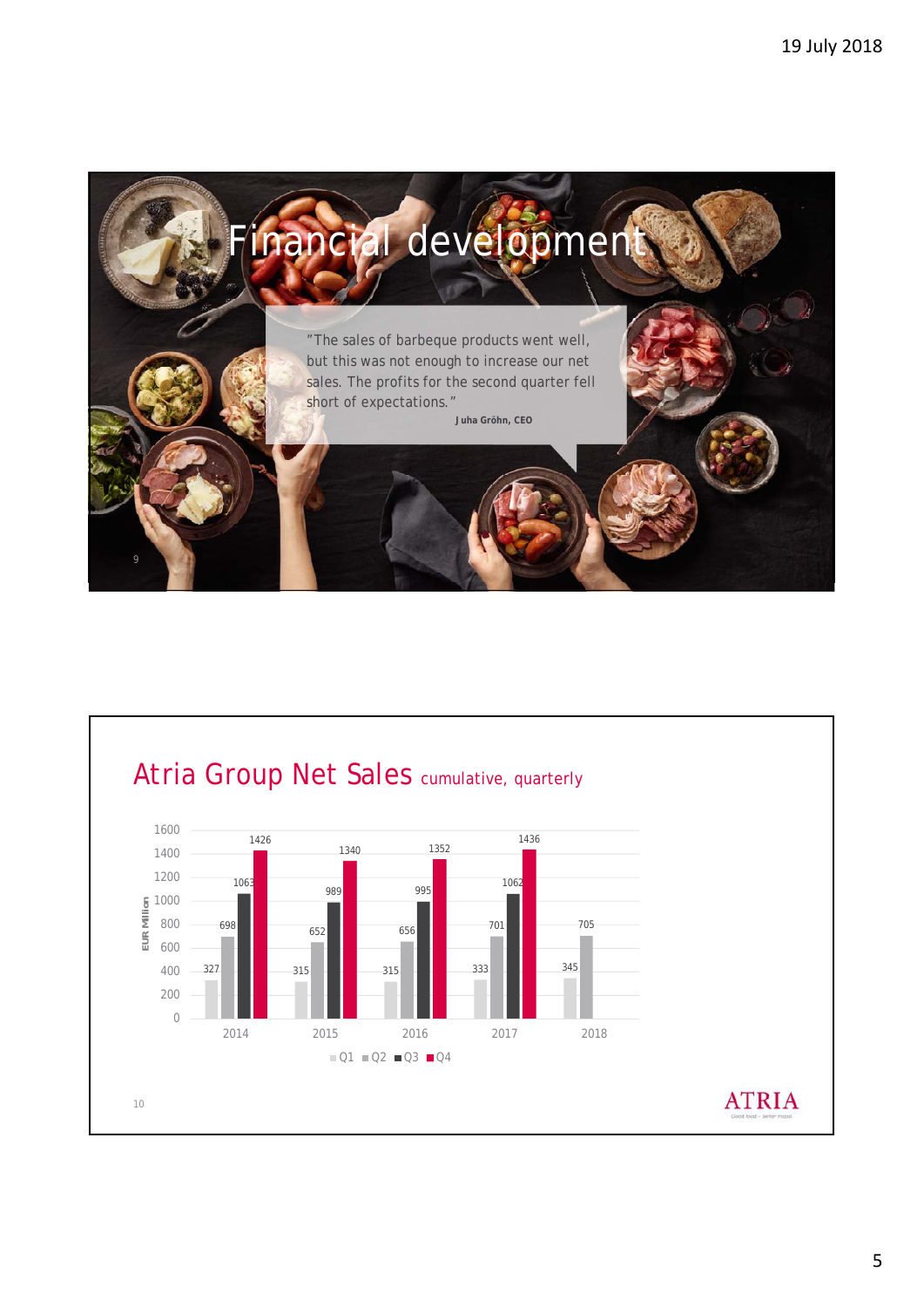

#### Atria Group Financial indicators 1 Jan – 30 June 2018

| <b>EUR million</b>                  | 30 June<br>2018 | 30 June<br>2017 | 2017   |
|-------------------------------------|-----------------|-----------------|--------|
| Shareholder's equity per share, EUR | 14.35           | 14.17           | 14.81  |
| Interest-bearing liabilities        | 251.4           | 251.2           | 214.3  |
| Equity ratio, %                     | 45.4%           | 45.0%           | 47.5 % |
| Net gearing, %                      | 59.7%           | 59.6%           | 49.0%  |
| Gross investments                   | 24.1            | 24.9            | 53.9   |
| Gross investments, % of net sales   | 3.4%            | 3.6%            | 3.8%   |
| Average number of employees         | 4,500           | 4,505           | 4,449  |
|                                     |                 |                 |        |

• During the period under review, the Group's free cash flow (operating cash flow - cash flow from investments) was EUR -25.5 million (EUR -20.5 million).

• The Group's investments during the period totalled EUR 24.1 million (EUR 24.9 million).

• The total translation differences with the Swedish krona and the Russian rouble recognised in equity decreased equity by EUR 6.8 million (EUR -2.7 million) in January-June.

• The average maturity of loans and committed credit facilities at the end of the period under review was 3 years 1 month (31 December 2017: 3 years 4 months).

![](_page_5_Figure_8.jpeg)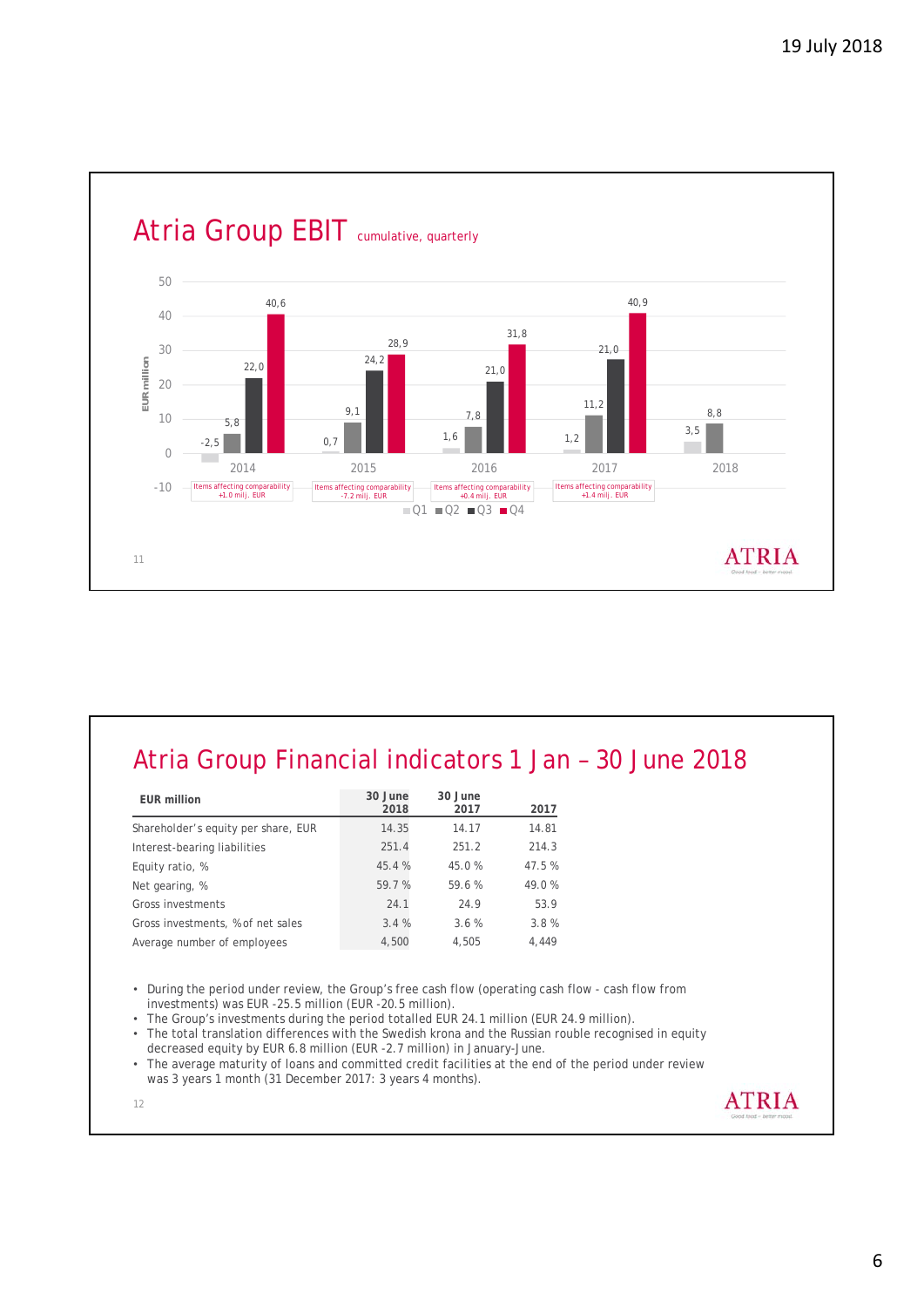# Atria Group Income statement

|                                                                | 02       |          | H1       |          |            |  |
|----------------------------------------------------------------|----------|----------|----------|----------|------------|--|
| <b>EUR million</b>                                             | 2018     | 2017     | 2018     | 2017     | 2017       |  |
| <b>NET SALES</b>                                               | 359.1    | 368.4    | 704.6    | 701.0    | 1,436.2    |  |
| Cost of goods sold                                             | $-320.7$ | $-322.8$ | $-630.5$ | $-619.3$ | $-1,262.9$ |  |
| <b>GROSS PROFIT</b>                                            | 38.4     | 45.7     | 74.0     | 81.6     | 173.3      |  |
| % of Net sales                                                 | 10.7%    | 12.4%    | 10.5%    | 11.6%    | 12.1%      |  |
| Other income                                                   | 1.2      | 0.8      | 2.0      | 1.6      | 5.7        |  |
| Other expences                                                 | $-34.3$  | $-36.5$  | $-67.2$  | $-72.0$  | $-138.1$   |  |
| EBIT                                                           | 5.4      | 10.0     | 8.8      | 11.2     | 40.9       |  |
| % of Net sales                                                 | 1.5%     | 2.7%     | 1.3%     | 1.6%     | 2.8%       |  |
| Financial income and expences<br>Income from jointventures and | $-1.5$   | $-2.1$   | $-3.8$   | $-3.5$   | $-7.3$     |  |
| associates                                                     | 0.1      | 0.4      | 0.1      | 1.4      | 1.9        |  |
| PROFIT BEFORE TAXES                                            | 3.9      | 8.3      | 5.1      | 9.1      | 35.5       |  |
| Income taxes                                                   | 0.7      | $-1.3$   | 0.2      | $-2.2$   | $-7.1$     |  |
| PROFIT FOR THE PERIOD                                          | 4.6      | 7.0      | 5.4      | 6.9      | 28.4       |  |

13

|         | H1      |         |                                                                          |
|---------|---------|---------|--------------------------------------------------------------------------|
|         |         | H1      |                                                                          |
| 2017    | 2017    | 2018    | <b>EUR</b> million                                                       |
| 82.3    | 13.0    | 5.3     | Cash flow from operating activities                                      |
| $-17.8$ | $-11.7$ | $-7.1$  | Financial items and taxes                                                |
| 64.5    | 1.2     | $-1.9$  | NET CASH FLOW FROM OPERATING<br><b>ACTIVITIES</b>                        |
| $-53.1$ | $-25.4$ | $-24.1$ | Investing activities, tangible and<br>intangible assets                  |
| 4.0     | ٠       |         | Sold operations                                                          |
| 2.3     | 2.9     | $-0.7$  |                                                                          |
| 0.8     | 0.7     | 0.2     |                                                                          |
| 0.7     | 0.0     | 1.0     | Change in other investments                                              |
| $-45.3$ | $-21.8$ | $-23.6$ | NET CASH USED IN INVESTING ACTIVITIES                                    |
| 19.2    | $-20.5$ | $-25.5$ | <b>FREE CASH FLOW</b>                                                    |
| $-3.5$  | 33.3    | 37.1    | Changes in interest-bearing liabilities                                  |
| $-13.1$ | $-13.1$ | $-14.8$ | Dividends paid                                                           |
| $-16.6$ | 20.2    | 22.3    | NET CASH USED IN FINANCING ACTIVITIES                                    |
| 2.6     | $-0.4$  | $-3.1$  | CHANGE IN LIQUID FUNDS                                                   |
|         |         |         | Change in non-current receivables<br>Dividends received from investments |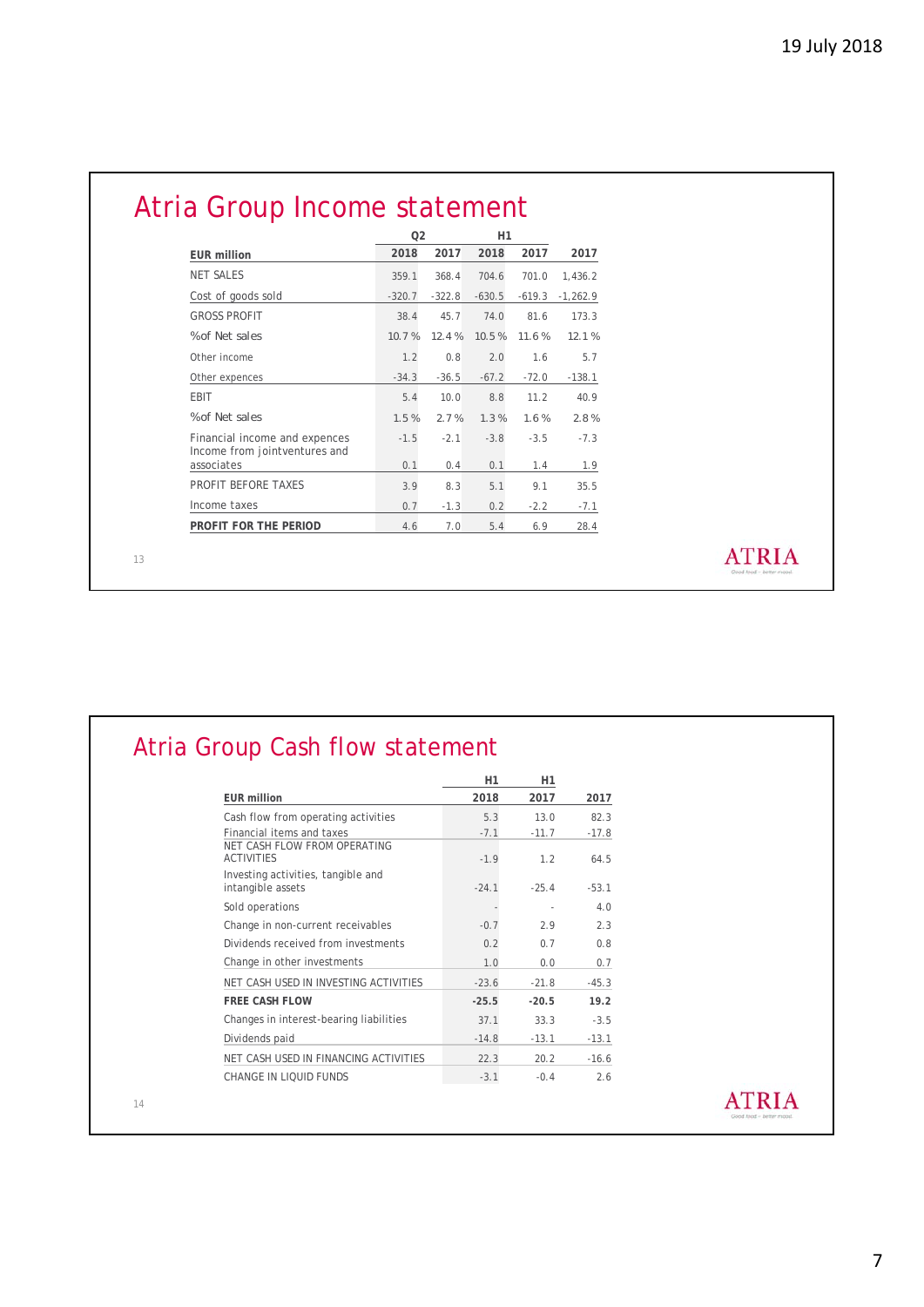![](_page_7_Figure_1.jpeg)

![](_page_7_Figure_2.jpeg)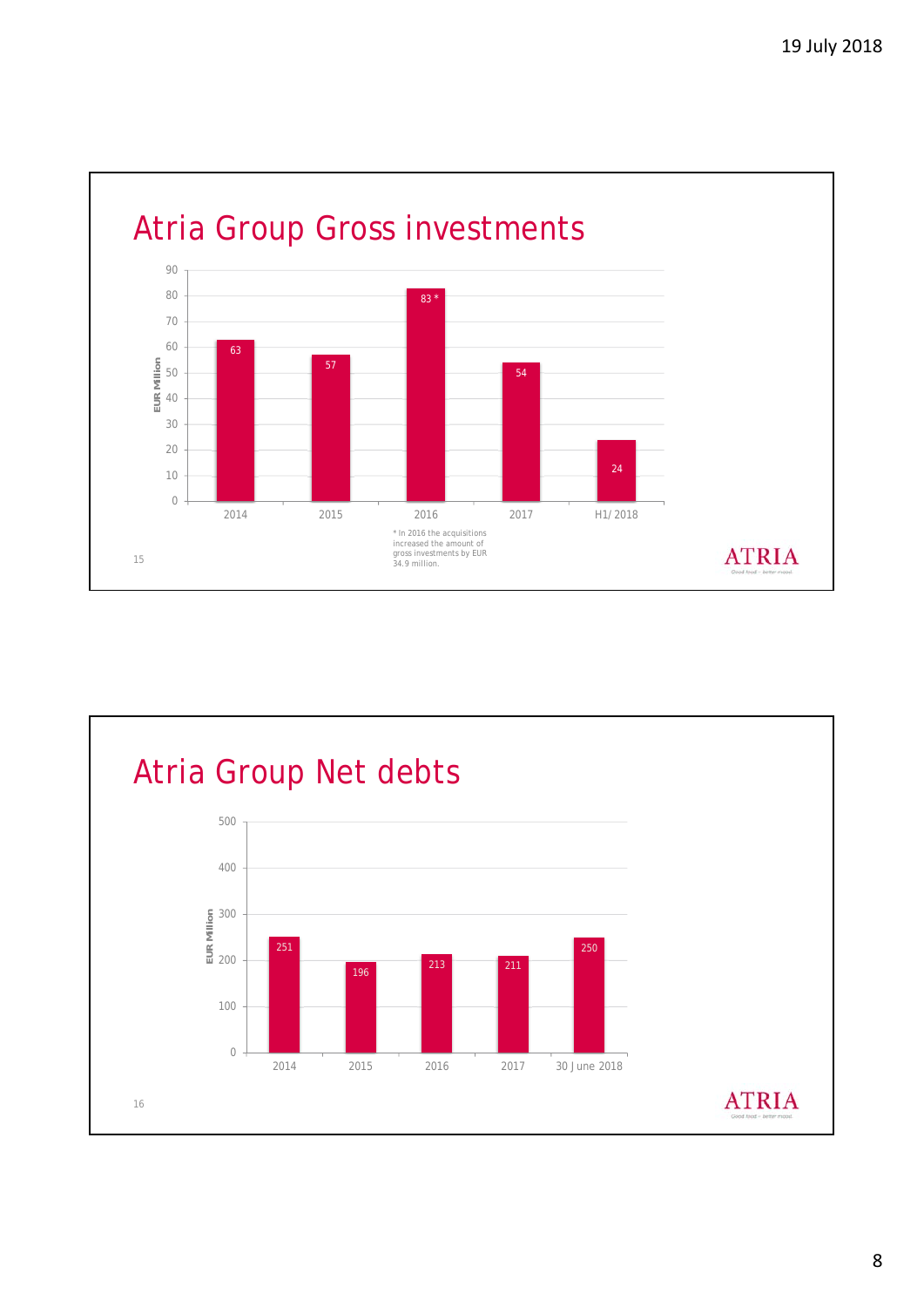![](_page_8_Figure_1.jpeg)

# Events after the period under review

- Atria Plc lowered its EBIT and net sales forecast for 2018. The company predicts the full-year EBIT of the Group to be lower than EBIT in 2017. Net sales are expected to remain at the 2017 level.
- According to Atria's earlier forecast, "The Group's EBIT was EUR 40.9 million in 2017. In 2018, EBIT is expected to be better than in 2017. In 2018, net sales are expected to grow."
- The reason for the adjustment of the EBIT forecast is Atria's Sweden's profits during the beginning of the year, which were weaker than expected. The weakened Swedish krona and Russian rouble are weakening the Group's net sales.

18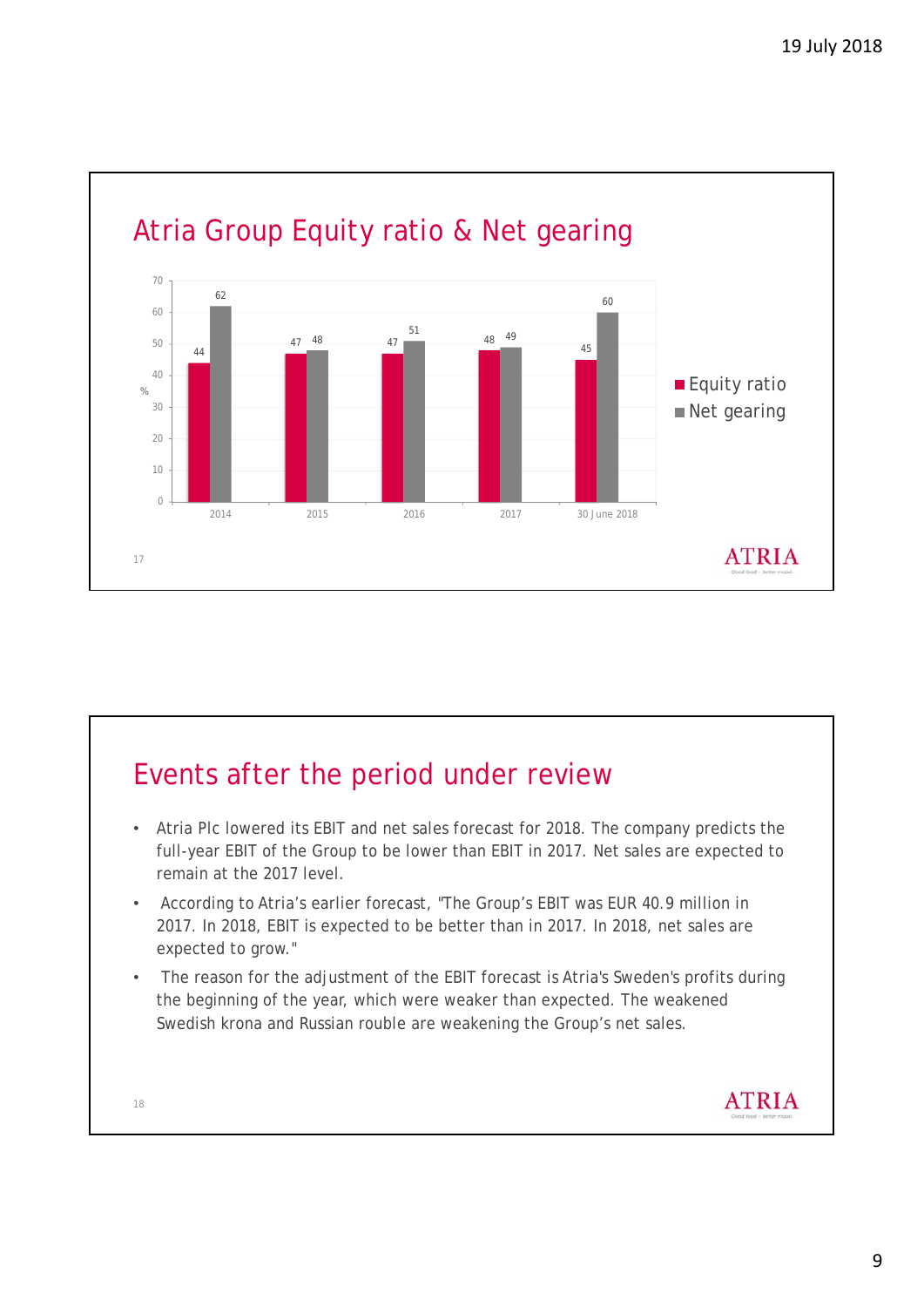#### Business risks in the period under review and short-term risks

- Incidents related to the quality and safety of raw materials and products in any part of the chain, from primary production to consumption, are ordinary short-term risks in Atria's business environment. Price trends for raw materials, the general economic climate, market development and competitors' operations can give rise to uncertainty in terms of trends in the demand for Atria's products.
- Other potential short-term uncertainties in Atria's operations are related to implementing the strategy and maintaining or improving the financial results of business areas. African swine fever continues to cause disruption in Estonia. There is a risk of it spreading to Finland. Atria has taken several precautionary measures to prevent the disease from spreading into its production facilities, and strives to manage the risk.
- Changes in the value of the Russian rouble and the Swedish krona are reflected in the Group's euro-denominated net sales, result and equity. A more detailed description of the risks related to the Group's operations was provided in the 2017 annual report.

19

### Outlook for the future

• The consolidated EBIT in 2017 was EUR 40.9 million. In 2018, EBIT is expected to be lower than in 2017. In 2018, net sales are expected to remain at the 2017 level.

20